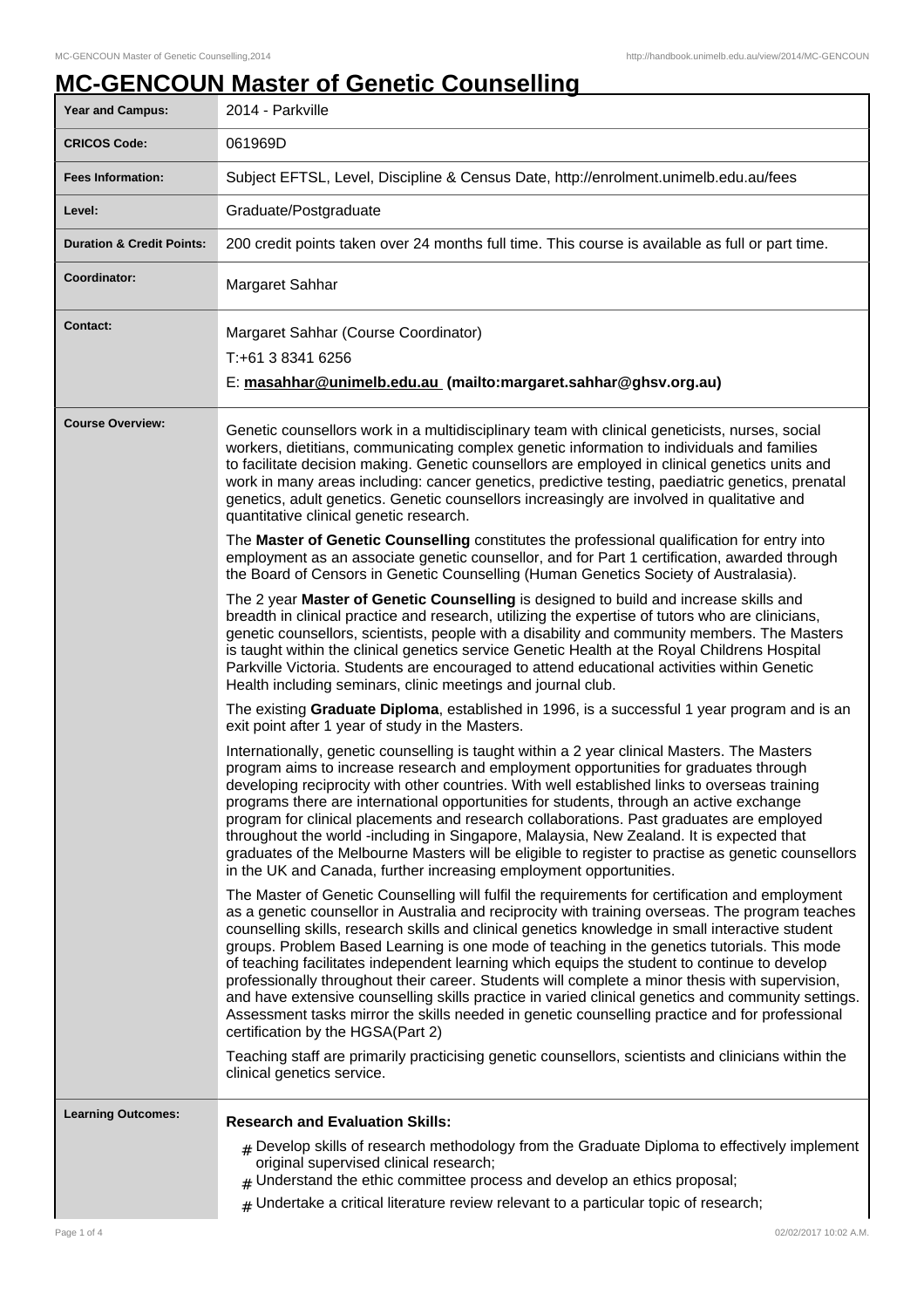- $#$  Develop original research arising from clinical practice;
- $#$  Present findings from a original research project at a professional forum;
- $#$  Understand the principles of qualitative research, including research design and process in an ethical framework OR
- Undertand biostatistical concepts and methods and their application in the assessment and management of health conditions OR
- $#$  Develop an understanding of the nature and purposes of health program evaluation.

#### **Critical Reflection and Cognition Skills:**

- $#$  Develop counselling skills through application of models of practice, in supervised clinical placements;
- Critically evaluate different models of practice through theory, observation and participation in genetic counselling inverviews;
- # Respect differences in cultural, religious and socioeconomic beliefs in clients, throguh developing a critical understanding of difference through the literature and personal contact with clients;
- $#$  Develop self-awareness through reflection and active participation in the process of supervision.

#### **Communication Skills:**

- $#$  Analyse the genetic counselling process and the impact on families from a cultural, ethical and psychosocial perspective;
- $#$  Understand and critically analyse the process of transferance and counter transferance in an interview;
- $#$  Critically analyse the process of communication.

## **Ethical Skills:**

- $#$  Understand the ethical principles that guide and inform genetic counselling practice;
- $#$  Consider personal, cultural and moral values which may impact on the individual practice of genetic counselling;
- $#$  Recognise the ethical challences that may confront clients;
- $#$  Understand and identify the potential for ethical challenges in emerging new genetic technologies;
- # Identify possible challenges to facilitating informed consent and maintaining patient confidentiality.

### **Genetic Skills:**

The curriculum is based on the genetic knowledge requirements of the Human Genetics Society of Australasia Board of Censors for Genetic Counselling, which governs the certification of genetic counsellors in Australaia.

In Year One basic biological and genetic precepts, and genetic disease concepts will be taught via a combination of didactic and problem based learning (PBL) methods. Various human genetic conditions will be discussed to illustrate concepts. PBL will be used to facilitate the sharing of information between students and to support the development of group work - which models the work of a genetic counsellor, who works as part of a multidisciplinary team.

- $#$  Understand the principles of inheritance;
- $#$  Understand chromasomal disorders and the genetic basis of disease;
- $#$  Understand clinical genetic risk assessments for patients and families;
- $#$  Elicit and document a famity history and family pedigree, convey genetic information and discuss risk;
- $#$  Understand the normal stages of human embryo developments and have an awareness of how this can be disrupted;
- $#$  Understand the role of genetics as the underlying cause of various disorders of the human body;
- $#$  Understand the role of genetics in cancer;
- $#$  Have an appreciation for the range of molecular, cytogenetic and biochemical laboratory tests utilised in clinical genetic practice;
- $#$  Understand the genetic testing approack taken for specific genetic disorders;
- $#$  Understand the treatment approach taken for specific genetic disorders;
	- $#$  Understand the issues relating to population based screening;
	- $#$  Understand the role of prenatal screening and testing in pregnancy management and care, and the options available when fetal abnormality is detected;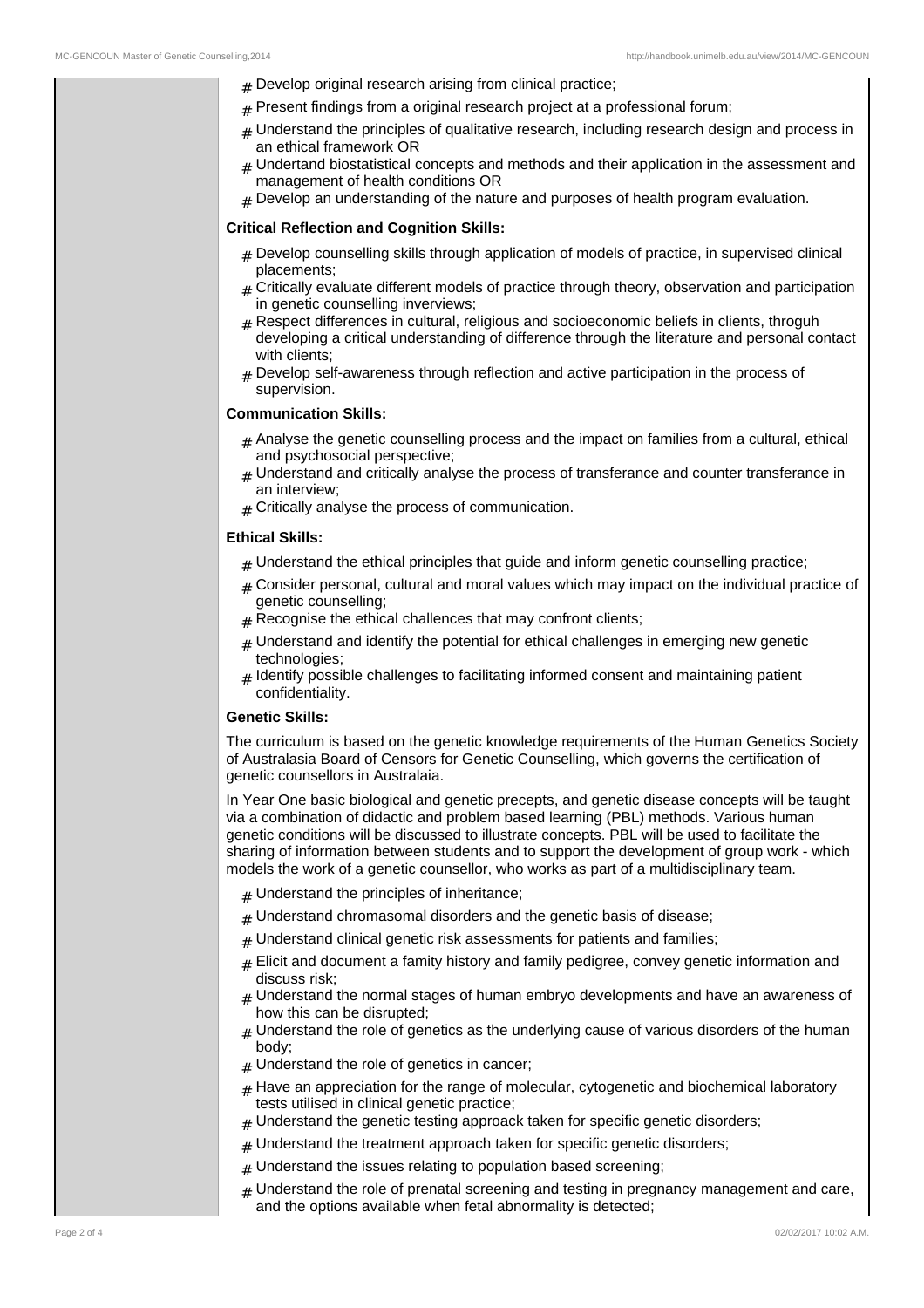|                                                             | $#$ Understand the organisational and economic aspects of health care in Australia;<br>Understand the role of the genetic counsellor in the context of the multidisciplinary<br>#<br>approach to clinical genetic health care;<br>$#$ Understand the principles of the legal and professional duties and the responsibilities of<br>genetic counsellors as health professionals and members of a health care team. |                                                                                                                                                                                          |                          |  |  |
|-------------------------------------------------------------|--------------------------------------------------------------------------------------------------------------------------------------------------------------------------------------------------------------------------------------------------------------------------------------------------------------------------------------------------------------------------------------------------------------------|------------------------------------------------------------------------------------------------------------------------------------------------------------------------------------------|--------------------------|--|--|
| <b>Course Structure &amp;</b><br><b>Available Subjects:</b> | Students will complete 11 subjects in total (200 credit points). An exit point of the Graduate<br>Diploma in Genetic Counselling is available after completion of year one (100 credit points).                                                                                                                                                                                                                    |                                                                                                                                                                                          |                          |  |  |
| <b>Subject Options:</b>                                     | <b>Year One</b>                                                                                                                                                                                                                                                                                                                                                                                                    |                                                                                                                                                                                          |                          |  |  |
|                                                             |                                                                                                                                                                                                                                                                                                                                                                                                                    | Students will complete the following eight core subjects (100 credit points). An exit point of the<br>Graduate Diploma in Genetic Counselling is available after completion of year one. |                          |  |  |
|                                                             | Subject                                                                                                                                                                                                                                                                                                                                                                                                            | <b>Study Period Commencement:</b>                                                                                                                                                        | <b>Credit</b><br>Points: |  |  |
|                                                             | GENE90001 Human Genetics and Genetic Counselling 1                                                                                                                                                                                                                                                                                                                                                                 | Semester 1                                                                                                                                                                               | 12.50                    |  |  |
|                                                             | GENE90003 Counselling Skills                                                                                                                                                                                                                                                                                                                                                                                       | Semester 1                                                                                                                                                                               | 12.50                    |  |  |
|                                                             | GENE90004 Health Communication Skills 1                                                                                                                                                                                                                                                                                                                                                                            | Semester 1                                                                                                                                                                               | 12.50                    |  |  |
|                                                             | POPH90226 Public Health Genomics                                                                                                                                                                                                                                                                                                                                                                                   | August                                                                                                                                                                                   | 12.50                    |  |  |
|                                                             | <b>GENE90002 Clinical Genetics</b>                                                                                                                                                                                                                                                                                                                                                                                 | Semester 2                                                                                                                                                                               | 12.50                    |  |  |
|                                                             | GENE90005 Genetic Counselling and the Community                                                                                                                                                                                                                                                                                                                                                                    | Semester 2                                                                                                                                                                               | 12.50                    |  |  |
|                                                             | PAED90016 Health Communication Skills 2                                                                                                                                                                                                                                                                                                                                                                            | Semester 2                                                                                                                                                                               | 12.50                    |  |  |
|                                                             |                                                                                                                                                                                                                                                                                                                                                                                                                    |                                                                                                                                                                                          |                          |  |  |
|                                                             | PAED90027 Healthcare Research-Principles & Designs                                                                                                                                                                                                                                                                                                                                                                 | Semester 1                                                                                                                                                                               | 12.50                    |  |  |
|                                                             | <b>Year Two</b><br>Students will complete the following three core subjects.                                                                                                                                                                                                                                                                                                                                       |                                                                                                                                                                                          |                          |  |  |
|                                                             | <b>Subject</b>                                                                                                                                                                                                                                                                                                                                                                                                     | <b>Study Period Commencement:</b>                                                                                                                                                        | <b>Credit</b><br>Points: |  |  |
|                                                             | PAED90020 Clinical Practice                                                                                                                                                                                                                                                                                                                                                                                        | Year Long                                                                                                                                                                                | 50                       |  |  |
|                                                             | PAED90021 Genetic Counselling Practice                                                                                                                                                                                                                                                                                                                                                                             | Year Long                                                                                                                                                                                | 12.50                    |  |  |
|                                                             | PAED90023 Research Dissertation: Minor Thesis                                                                                                                                                                                                                                                                                                                                                                      | Year Long                                                                                                                                                                                | 37.50                    |  |  |
| <b>Entry Requirements:</b>                                  | 1. The Selection Committee will evaluate the applicant's ability to pursue successfully the<br>course using the following criteria:                                                                                                                                                                                                                                                                                |                                                                                                                                                                                          |                          |  |  |
|                                                             | $#$ Applicants will have an undergraduate degree from a recognised University, with a cognate<br>genetics subject to 2nd year undergraduate level.<br>$#$ Preference is given to applicants who have demonstrated relevant volunteer or professional<br>experience                                                                                                                                                 |                                                                                                                                                                                          |                          |  |  |
|                                                             | 2. Some applicants will be selected for an interview from the above criteria. Final selection<br>will be made from these interviews. Interviews can be conducted by telephone or Skype for<br>interstate or international applicants                                                                                                                                                                               |                                                                                                                                                                                          |                          |  |  |
|                                                             | Applicants who need to satisfy the University's English language requirements via the IELTS<br>(International English Language Testing System: Academic English only) or the Test of English<br>as a Foreign Language (TOEFL) must meet one of the following standards:                                                                                                                                            |                                                                                                                                                                                          |                          |  |  |
|                                                             | $#$ IELTS (Academic English only) 7.0 (written 7.0 with no band less than 6.0)                                                                                                                                                                                                                                                                                                                                     |                                                                                                                                                                                          |                          |  |  |
|                                                             | TOEFL (paper-based test) 600 + TWE 5.0<br>#<br>TOEFL (computer-based test) 250 + 5.0 essay rating<br>$\pm$                                                                                                                                                                                                                                                                                                         |                                                                                                                                                                                          |                          |  |  |